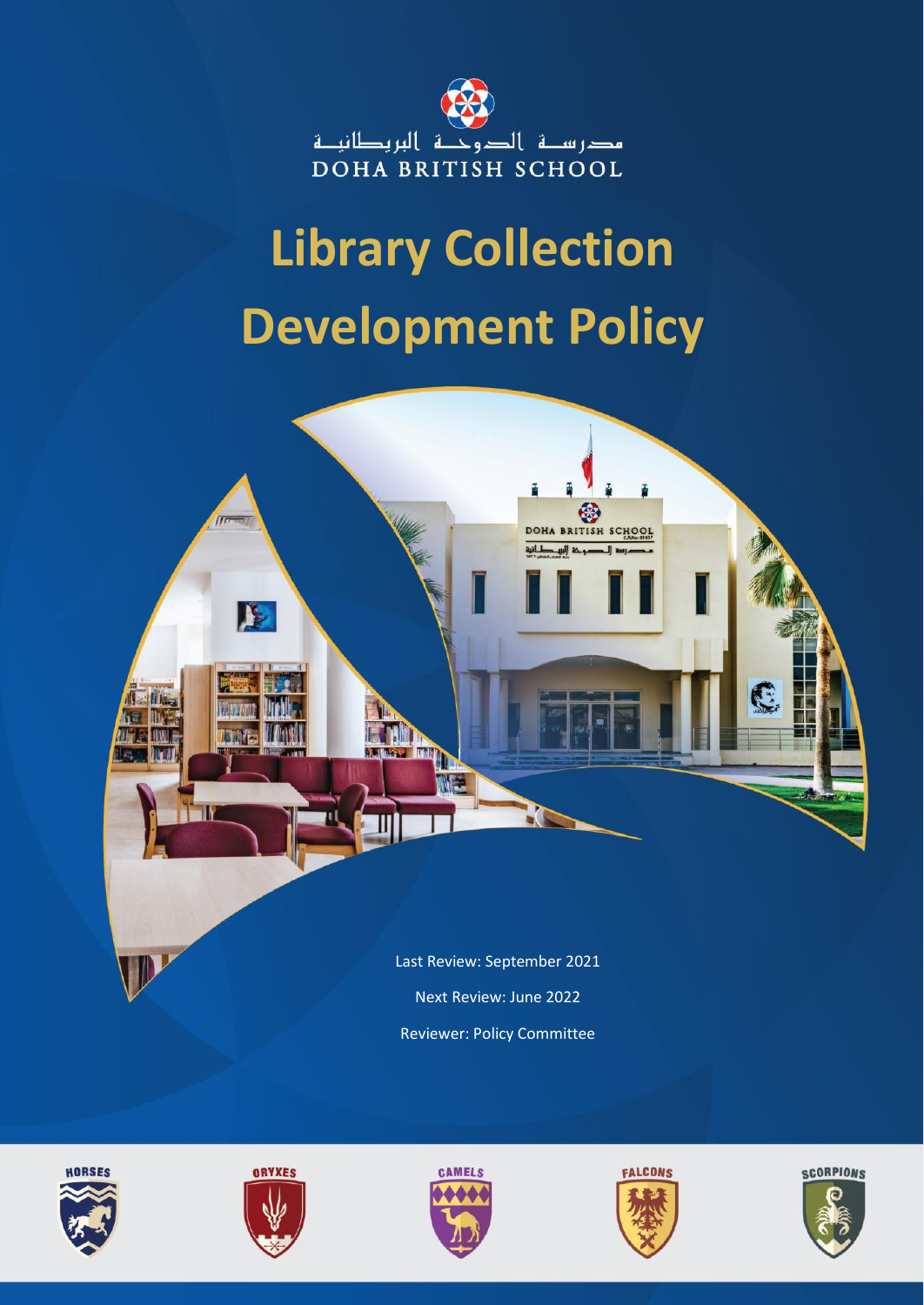

#### **DBS library**

#### **Rationale**

Doha British School Library provides students with a selection of materials of the highest quality and appropriateness in a variety of formats with a diversity of appeal for a wide range of abilities.

Materials in the library are selected to implement, enrich and support the educational programme for the student line with the overall school philosophy and values

The development and maintenance of the library collection is the responsibility of the librarian working in collaboration with the teachers and students as appropriate within the guidelines of the general selection criteria.

#### **Policy statement**

#### **Library Mission Statement**

The mission of the DBS library is to ensure that students and academic staff can become informed, self-directed and effective users of ideas and information.

The mission is accomplished by:

- Providing a fully automated information service offering a variety of quality, accurate and current information resources
- Providing multi –lingual leisure reading opportunities and resources for the entire DBS school community

#### **Goals**

The goals of the library are as follows:

- To provide a facility that functions as the information centre for the school
- To provide access to current resources in a variety of formats that represent a wide range of subjects, levels of difficulty and in line with the host country culture sensitives
- To provide resources and activities for learning that represent a diversity of experiences, opinions, social and cultural perspectives
- To help all students achieve information literacy by developing effective strategies for selection, retrieving, evaluating, creating and communicating information in all content areas of the curriculum.

#### **Selection Policy**

The selection is an on-going process which include:

- The replacement of lost and worn materials still of educational value
- Maintenance of and adherence to the Collection Development Policy
- Promote social, religious and cultures principles in the State of Qatar
- The removal of materials no longer appropriate due to: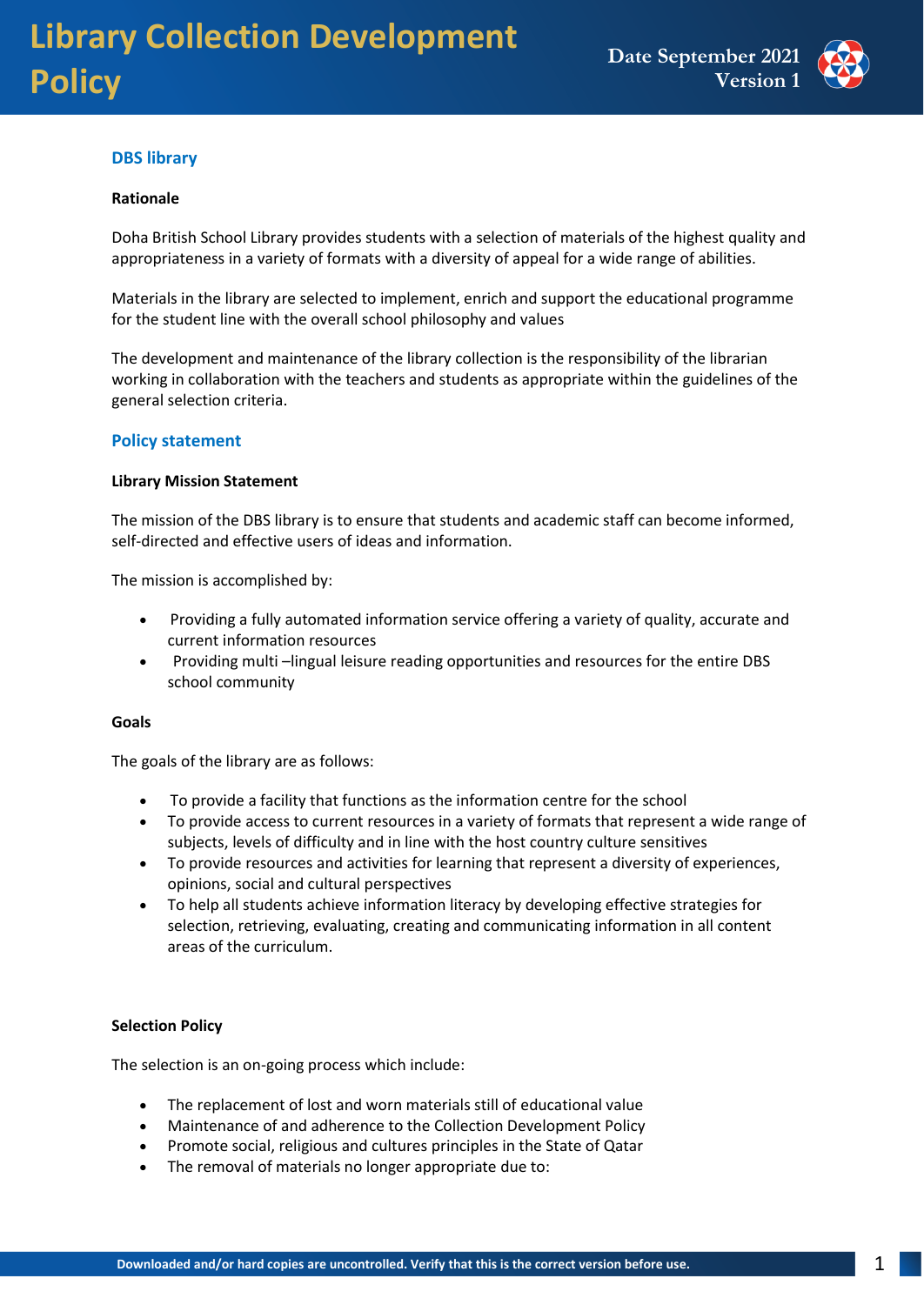### **Library Collection Development Policy**



- o Questionable relevance to curriculum
- o Outdated, inaccurate factual content
- o Outdated interpretations, values and attitudes
- o Not of historical significance
- o Not useful to classroom teachers
- o Poor physical condition
- o Amount of circulation or use over the past year/ past five
- o Available in more suitable formats
- o Have inappropriate covers or pictures such as naked bodies, inappropriate human contact or scary images etc.
- o Promote violence and aggression
- o Promote extremism, racism and hate
- o Promote consumption of alcohol and drugs
- o Promote consumption of Pork or display pictures of Pigs
- o Promote Lesbian, Gay, Bisexual, and Transgender (LGBT)
- o Promote relationship outside of marriage
- o Against Islam or Islamic values such as **Satanic Verses by Salman Rushdie**
- o Not in line with the host country (The State of Qatar) culture sensitivities and religion

#### **Retaining material that are**

- o Items that the librarian and/or principal determine should be retained as unique or as classic examples
- o Archival material
- o Local materials of interest and promote good local social and cultures principles

#### **Donations and/or Free materials**

The library apples the same selection criteria when accepting gifts as when purchasing new materials and such will be accepted or rejected by these criteria

#### **Challenges to the materials**

When such an objection is made the following procedures should be followed:

The complaint should be discussed informally with the person filing it and the member of staff most directly involved – the Librarian. Many objections will disappear if it's made clear that the complaint is taken seriously and good reasons are presented for using a particular book. A Complaint form is available.

When considering challenges to school library materials, the school's philosophy, belief in the importance of promoting inquiry and exposing young minds to a wide variety of facts and ideas will guide the discussion. While It's expected that staff and students will approach and discuss "controversial issues with care, tact and objectivity, there must be overriding educational reasons for not using materials in response to a complaint.

#### **Selection Guidelines**

To ensure materials are selected, to further the goal of meeting student and teacher needs, the item should be: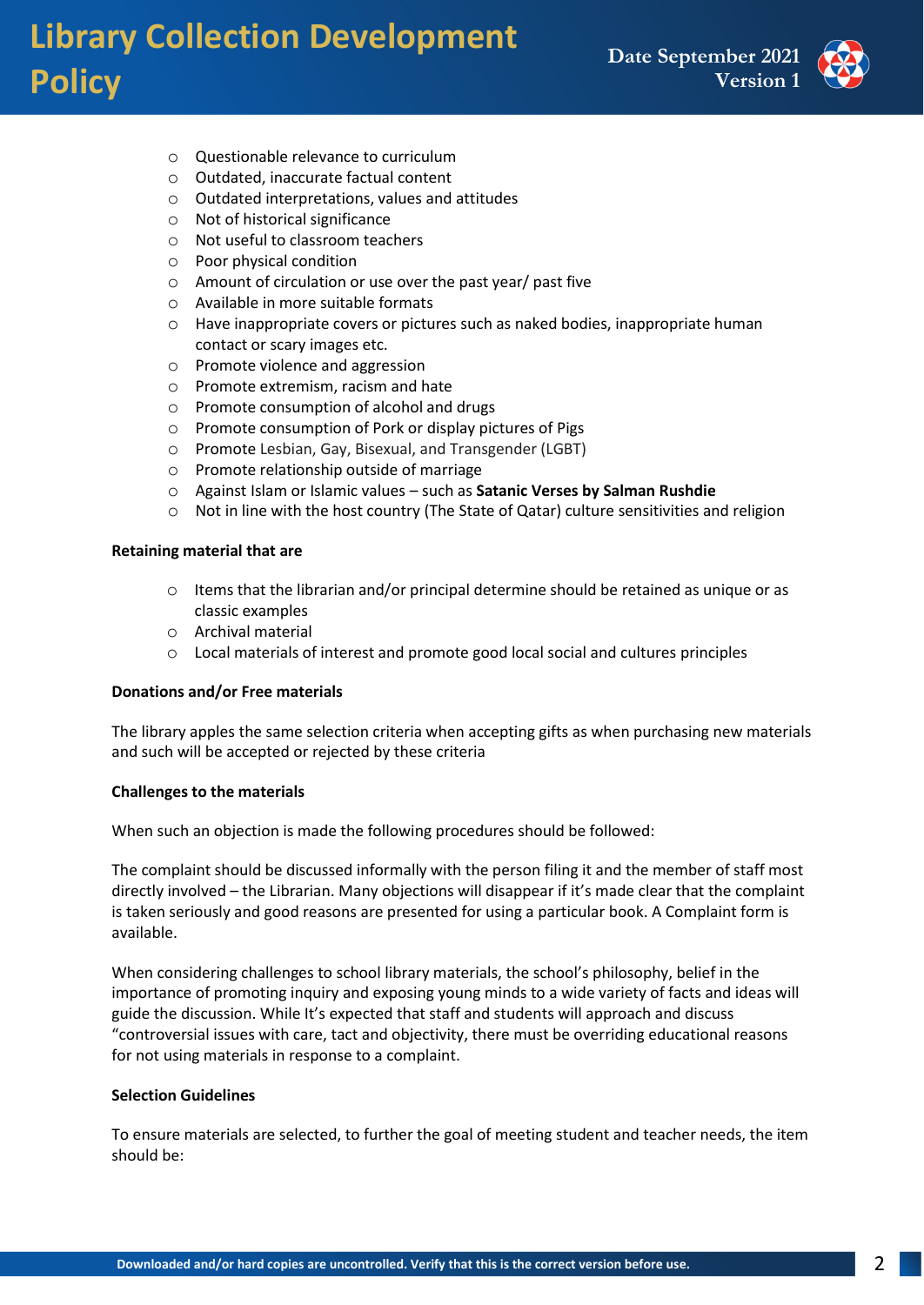## **Library Collection Development Policy**



- Purchased in a variety of formats print, visual, digital and online
- Chosen to promote critical thinking and support personal growth
- Chosen with consideration to standard book lists (the best in Children's books, Reference Books for School Library)
- Able to ensure the right of users to a balanced collection
- Able to reflect the mission statement and goals of DBS
- Able to reflect the philosophy of the IBO and International School which is to develop students who have a global awareness
- Able to support Host Country (The State of Qatar) and Second Language acquisition

#### **Selection Criteria**

The selection shall be governed by professional considerations and not by political, moral and religious views. Materials will encourage and endorse individual human rights and values, as well as explore culture from other areas in the world to support the curriculum and provide for personal growth. Selection criteria includes:

- Authoritativeness (background and reputation of the author and publisher)
- Accuracy
- Currency of date
- Scope/depth of coverage
- Appropriateness (to end user, format)
- Relevance
- Interest
- Physical characteristics (will stand up to circulation?)
- Library potential (demand/ relation to collection development strategies)
- Cost/ cost –effectiveness
- Instructional objectives